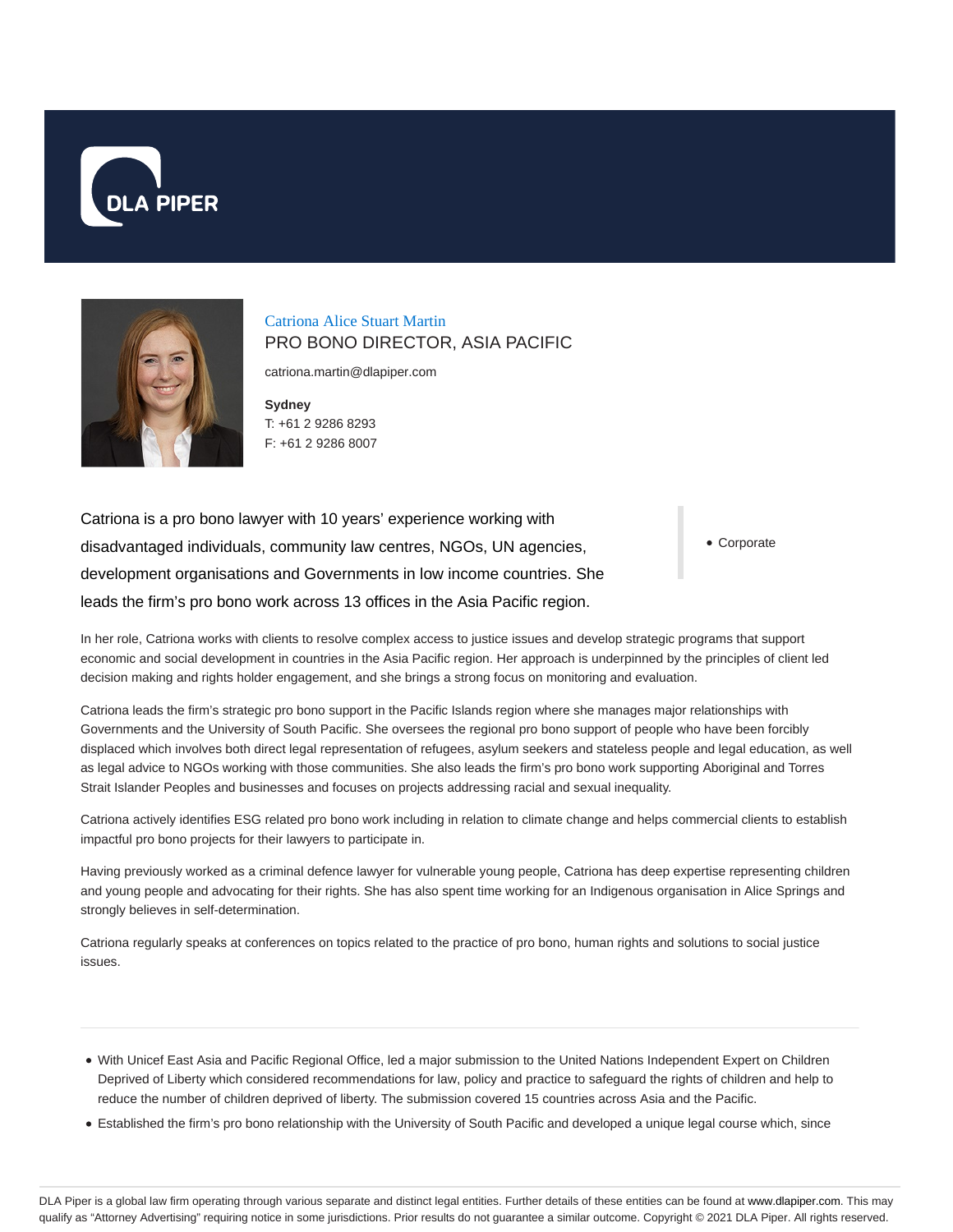2017, has seen over 550 law students from across the Pacific Islands trained in core practical legal skills. The same course is now being taught to Ministry of Justice officials and at universities in South East Asia.

- Established Australia's first pro bono birth certificate clinic which provides legal assistance to vulnerable people, particularly Aboriginal and Torres Strait Islander Peoples, who have been unable to register their birth and therefore cannot obtain identification documentation. This clinic now runs across 4 states in Australia.
- With the Zambia Judiciary, the Zambia Corrections Department, Undikumbukire Zambia and Ramsey Beck, DLA Piper's African Pro Bono Director, led a week-long child justice drive in Copperbelt Province, Zambia. The work involved interviewing and documenting the experiences of 118 children detained in adult prisons and advocating for their release.
- Led a complex multijurisdictional analysis in 54 jurisdictions of prisoner release schemes that were implemented by governments in response to COVID19. The research considered data on prisoner release numbers, legislative and policy reform which formed the basis for release, structures of prisoner support programs and highlighted best practice for governments to consider when implementing similar release programs.
- In partnership with AIG, led a major research project into the statutory compensation schemes for survivors of human trafficking across 20 jurisdictions globally. The first of its kind report, analysed the schemes managed by governments to provide financial compensation to survivors and the barriers that particular provisions may create, as well as highlighted examples of best practice.
- Established the Know You Rights training programs for young people from refugee backgrounds as well as Aboriginal and Torres Strait Islander young people in Australia which provided critical legal information across key topics and helped young people to advocate for their own rights.
- In partnership with TrustLaw and the International Rescue Committee, established the first Know Your Rights training program for refugees in camps along the Thai Myanmar border. The program focused on employment rights to help avoid exploitation on release from the camp.

### **CREDENTIALS**

## Professional Qualifications

- Solicitor of the High Court of Australia
- Solicitor of the Supreme Court of New South Wales

## Prior Experience

Prior to joining DLA Piper, Catriona was a Senior Associate in the Disputes Group for an international law firm where she worked on significant, complex class actions and regulatory investigations for financial institutions, large resources companies and medical device manufacturer. Catriona also spent time working in Paris for another international law firm in international commercial arbitration.

### **Education**

- Bond University, QLD, Bachelor of Laws (First Class Honours), 2008
- Bond University, QLD, Bachelor of Commerce, Major in Finance, 2008

## **Memberships**

- Association of Pro Bono Counsel
- Australian Institute of Company Directors
- Law Asia
- Australian Child Rights Taskforce
- Australian Lawyers for Human Rights (Child Rights Subcommittee)

### INSIGHTS

DLA Piper is a global law firm operating through various separate and distinct legal entities. Further details of these entities can be found at www.dlapiper.com. This may qualify as "Attorney Advertising" requiring notice in some jurisdictions. Prior results do not guarantee a similar outcome. Copyright @ 2021 DLA Piper. All rights reserved.